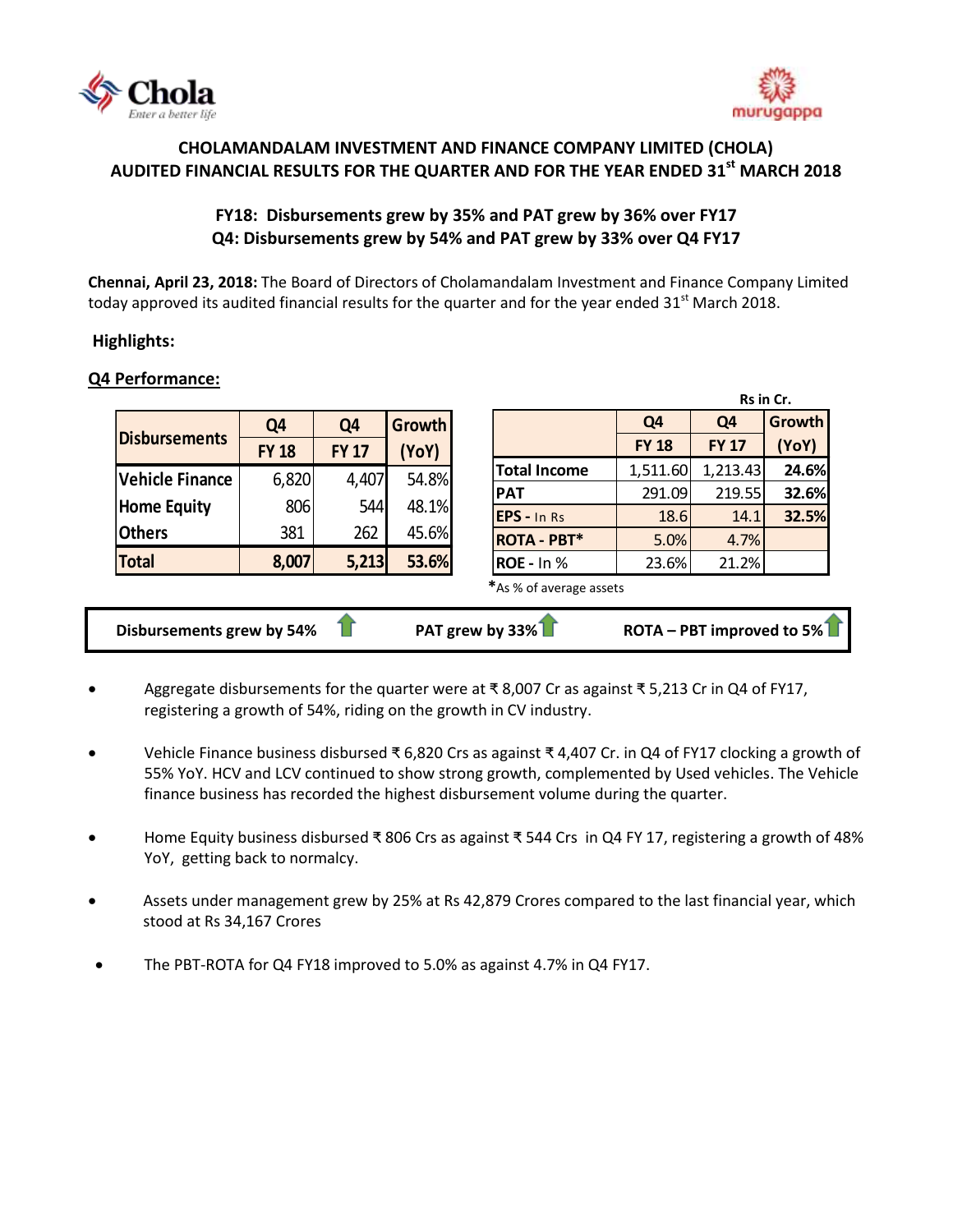



# **FY17-18** Performance: Rs in Cr.

| <b>Disbursements</b>   | <b>FY 18</b> | <b>FY 17</b> | Growth<br>(YoY) |  |
|------------------------|--------------|--------------|-----------------|--|
| <b>Vehicle Finance</b> | 20,540       | 14,471       | 41.9%           |  |
| <b>Home Equity</b>     | 3,174        | 3,056        | 3.9%            |  |
| <b>Others</b>          | 1,399        | 1,064        | 31.5%           |  |
| <b>Total</b>           | 25,114       | 18,591       | 35.1%           |  |

|                     | <b>FY 18</b> | <b>FY 17</b> | <b>Growth</b><br>YoY |  |
|---------------------|--------------|--------------|----------------------|--|
| <b>Total Income</b> | 5,425.77     | 4,660.35     | 16.4%                |  |
| <b>PAT</b>          | 974.12       | 718.74       | 35.5%                |  |
| EPS - In Rs         | 62.3         | 46.0         | 35.4%                |  |
| <b>ROTA - PBT*</b>  | 4.6%         | 3.9%         |                      |  |
| $ROE - In \%$       | 20.8%        | 18.1%        |                      |  |

 <sup>\*</sup>As a % of average assets

| Disbursements up by 35% | PAT grew by $36\%$ | ROTA – PBT improved to 4.6% $\blacksquare$ |
|-------------------------|--------------------|--------------------------------------------|
|                         |                    |                                            |

 Aggregate disbursements for the year are closed at ₹ 25,114 Cr with a growth of 35%, led by stellar performance in Vehicle Finance business division, registering a 42% growth over FY17.

 The PBT-ROTA for FY18 improved to 4.6% as against 3.9% in FY17 due to better product mix and reduction of net credit losses and lower cost of funds.

#### **GNPA, NNPA and Provision Coverage Ratio**

|                    | VF          |             |             | <b>HE</b>   |             |             | <b>Overall</b> |             |             |
|--------------------|-------------|-------------|-------------|-------------|-------------|-------------|----------------|-------------|-------------|
| <b>Particulars</b> | <b>GNPA</b> | <b>NNPA</b> | <b>PCRI</b> | <b>GNPA</b> | <b>NNPA</b> | <b>PCRI</b> | <b>GNPA</b>    | <b>NNPA</b> | <b>PCRI</b> |
| Mar-17             | 4.18%       | 2.82%       | 32.72%      | 5.77%       | 4.04%       | 30.00%      | 4.66%          | 3.19%       | 31.64%      |
| Mar-18             | 2.04%       | 1.13%       | 44.47%      | 5.36%       | 3.21%       | 40.20%      | 2.94%          | 1.66%       | 43.48%      |

#### **Capital Adequacy:**

The Capital Adequacy Ratio (CAR) of the company as on  $31<sup>st</sup>$  March 2018, was at 18.4% (Tier I – 13.3% and Tier II -5.1%) as against the regulatory requirement of 15%.

#### **Final Dividend:**

The Board of Directors of the Company declared a Final dividend of 20% being ₹ 2 per share on the equity shares of the Company, for the year ending March 31, 2018. The overall dividend declared for the year ended March 31, 2018 is ₹ 6.5 per share on the equity share which is 65%.

#### **Subsidiaries Performance:**

The subsidiaries [Cholamandalam Securities Limited](http://www.cholawealthdirect.com/) (CSEC), [Cholamandalam Distribution Services Limited](http://www.cholawealthdirect.com/) (CDSL) and White Data System India Private Limited (WDSI) together made a profit after tax of ₹ 3.60 Cr in Q4 FY18, as against ₹ 0.97 Cr in the same quarter last year. On a full year basis, the subsidiaries made a profit after tax of ₹ 5.22 Cr, as against Rs. 4.18 Cr in FY17.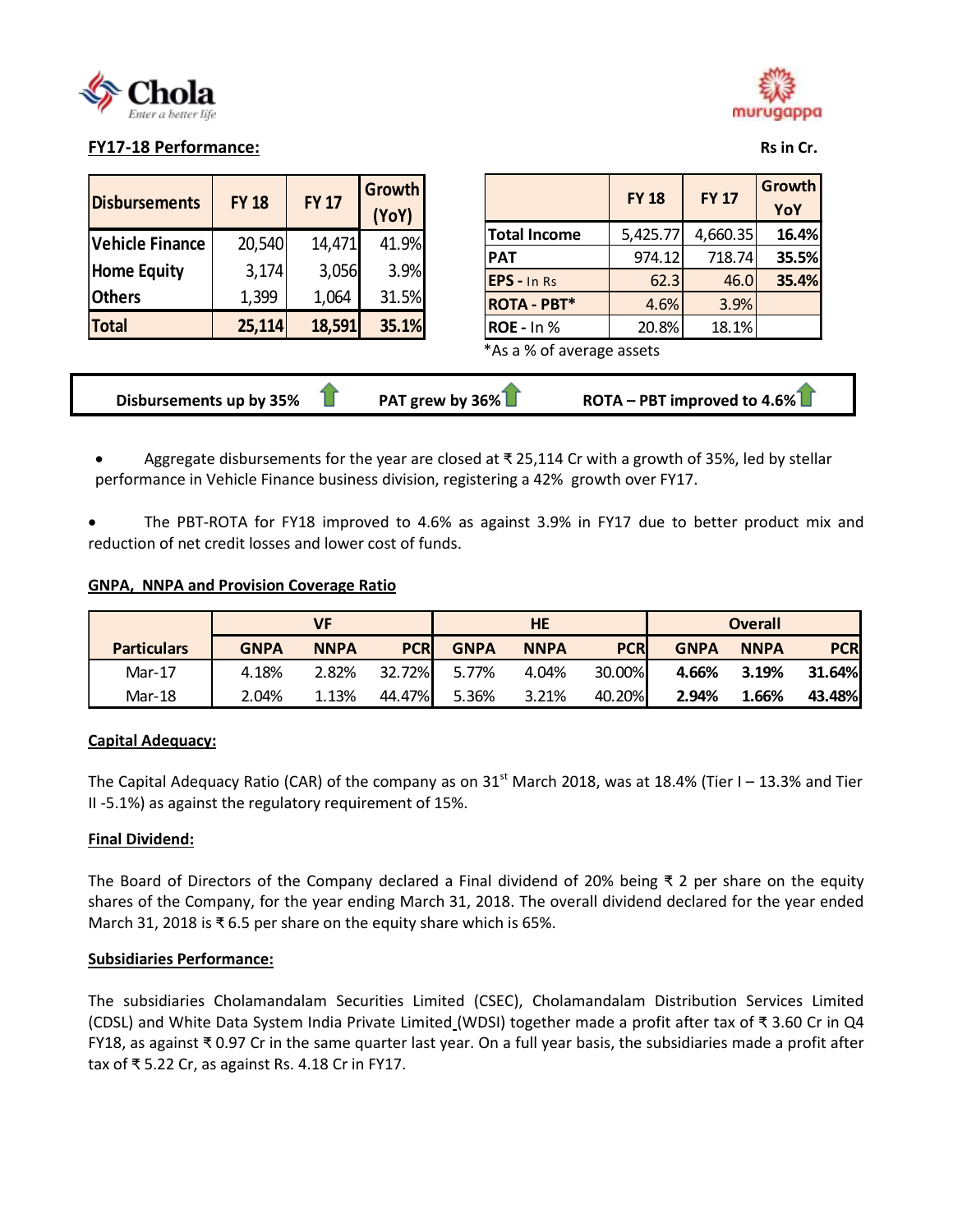



#### **Consolidated Results:**

The consolidated profit after tax for Q4 FY18 is ₹ 290.13 Cr. as against ₹ 220.53 Cr. in Q4 of FY17, registering a growth of 32%.

# **About Chola**

Cholamandalam Investment and Finance Company Limited (Chola), incorporated in 1978 as the financial services arm of the Murugappa Group. Chola commenced business as an equipment financing company and has today emerged as a comprehensive financial services provider offering vehicle finance, home loans, home equity loans, SME loans, investment advisory services, stock broking and a variety of other financial services to customers.

Chola operates from 873 branches across India with assets under management above INR 40,000 Crores. The subsidiaries of Chola are Cholamandalam Securities Limited (CSEC), Cholamandalam Distribution Services Limited (CDSL) and White Data Systems India Private Limited (WDSI).

The mission of Chola is to enable customers enter a better life. Chola has a growing clientele of over 8 lakh happy customers across the nation. Ever since its inception and all through its growth, the company has kept a clear sight of its values. The basic tenet of these values is a strict adherence to ethics and a responsibility to all those who come within its corporate ambit - customers, shareholders, employees and society. For more details, please visit www.cholamandalam.com

# **About Murugappa Group**

Founded in 1900, the INR 300 Billion Murugappa Group is one of India's leading business conglomerates. The Group has 28 businesses including nine listed Companies traded in NSE & BSE. Headquartered in Chennai, the major Companies of the Group include Carborundum Universal Ltd., Cholamandalam Investment and Finance Company Ltd., Cholamandalam MS General Insurance Company Ltd., Coromandel International Ltd., Coromandel Engineering Company Ltd., E.I.D. Parry (India) Ltd., Parry Agro Industries Ltd., Shanthi Gears Ltd., Tube Investments of India Ltd., TI Financial Holdings Ltd and Wendt (India) Ltd.

Market leaders in served segments including Abrasives, Auto Components, Transmission systems, Cycles, Sugar, Farm Inputs, Fertilisers, Plantations, Bio-products and Nutraceuticals, the Group has forged strong alliances with leading international companies such as Groupe Chimique Tunisien, Foskor, Mitsui Sumitomo, Morgan Advanced Materials, Sociedad Química y Minera de Chile (SQM),Yanmar & Co. and Compagnie Des Phosphat De Gafsa (CPG). The Group has a wide geographical presence all over India and spanning 6 continents.

Renowned brands like BSA, Hercules, Montra, Mach City, Ballmaster, Ajax, Parry's, Chola, Gromor, Shanthi Gears and Paramfos are from the Murugappa stable. The Group fosters an environment of professionalism and has a workforce of over 35,000 employees.